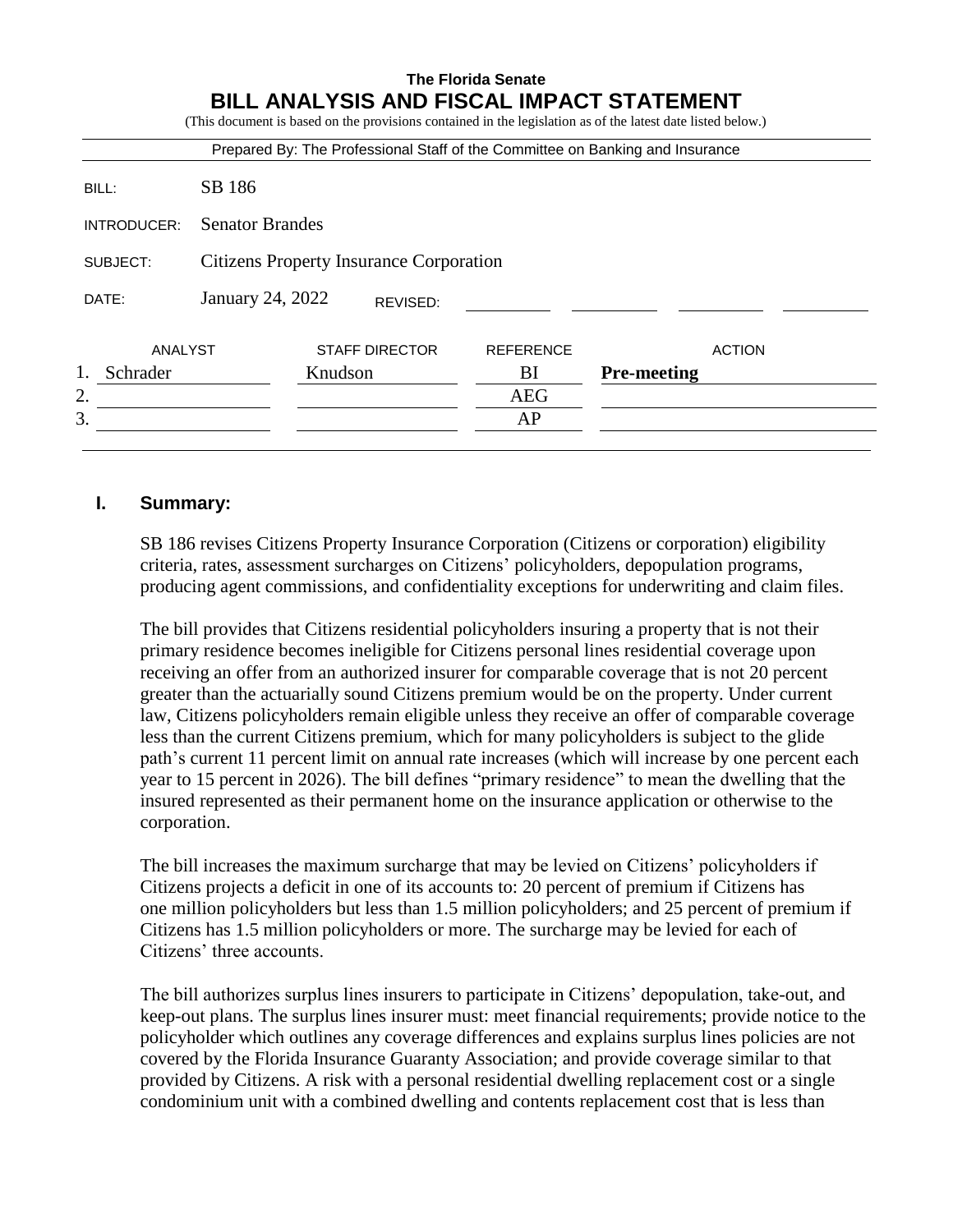\$700,000, remains eligible for Citizens regardless of receipt of an offer of comparable coverage from a surplus lines insurer. If such risk has a replacement cost of \$700,000 or more, however, the risk is ineligible for Citizens coverage upon receiving an offer of comparable coverage from a surplus lines insurer that is not greater than 15 percent more than the premium for Citizens coverage.

The bill also:

- Revises confidentiality exceptions for Citizens' underwriting and confidential claim files;
- Limits the commissions Citizens may pay to producing agents; and
- Makes technical changes to s. 627.3517, F.S., and reenacts and makes conforming changes to s. 627.3518, F.S.

The bill takes effect January 1, 2023.

#### **II. Present Situation:**

#### **Citizens Property Insurance Corporation—Overview**

Citizens Property Insurance Corporation (Citizens or corporation) is a state-created, not-forprofit, tax-exempt governmental entity whose public purpose is to provide property insurance coverage to those unable to find affordable coverage in the voluntary admitted market.<sup>1</sup> Citizens is not a private insurance company.<sup>2</sup> Citizens was statutorily created in 2002 when the Florida Legislature combined the state's two insurers of last resort, the Florida Residential Property and Casualty Joint Underwriting Association (RPCJUA) and the Florida Windstorm Underwriting Association (FWUA). Citizens operates in accordance with the provisions in s. 627.351(6), F.S., and is governed by an eight member Board of Governors that administers its Plan of Operations. The Plan of Operations is reviewed and approved by the Financial Services Commission.<sup>3</sup> The Governor, President of the Senate, Speaker of the House of Representatives, and Chief Financial Officer each appoints two members to the board.<sup>4</sup> Citizens is subject to regulation by the Florida Office of Insurance Regulation (OIR).

Citizens has three different accounts through which it offers property insurance: a personal lines account, a commercial lines account, and a coastal account.

### *Citizens' Accounts*

*The Personal Lines Account (PLA)* offers personal lines residential policies that provide comprehensive, multi-peril coverage statewide, except for those areas contained in the Coastal Account. The PLA also writes policies that exclude coverage for wind in areas contained within the Coastal Account. Personal lines residential coverage consists of the types of coverage

<sup>&</sup>lt;sup>1</sup> Admitted market means insurance companies licensed to transact insurance in Florida.

 $2$  Section 627.351(6)(a)1., F.S.

<sup>3</sup> Section 627.351(6)(a)2., F.S.

<sup>4</sup> Section 627.351(6)(c)4.a., F.S.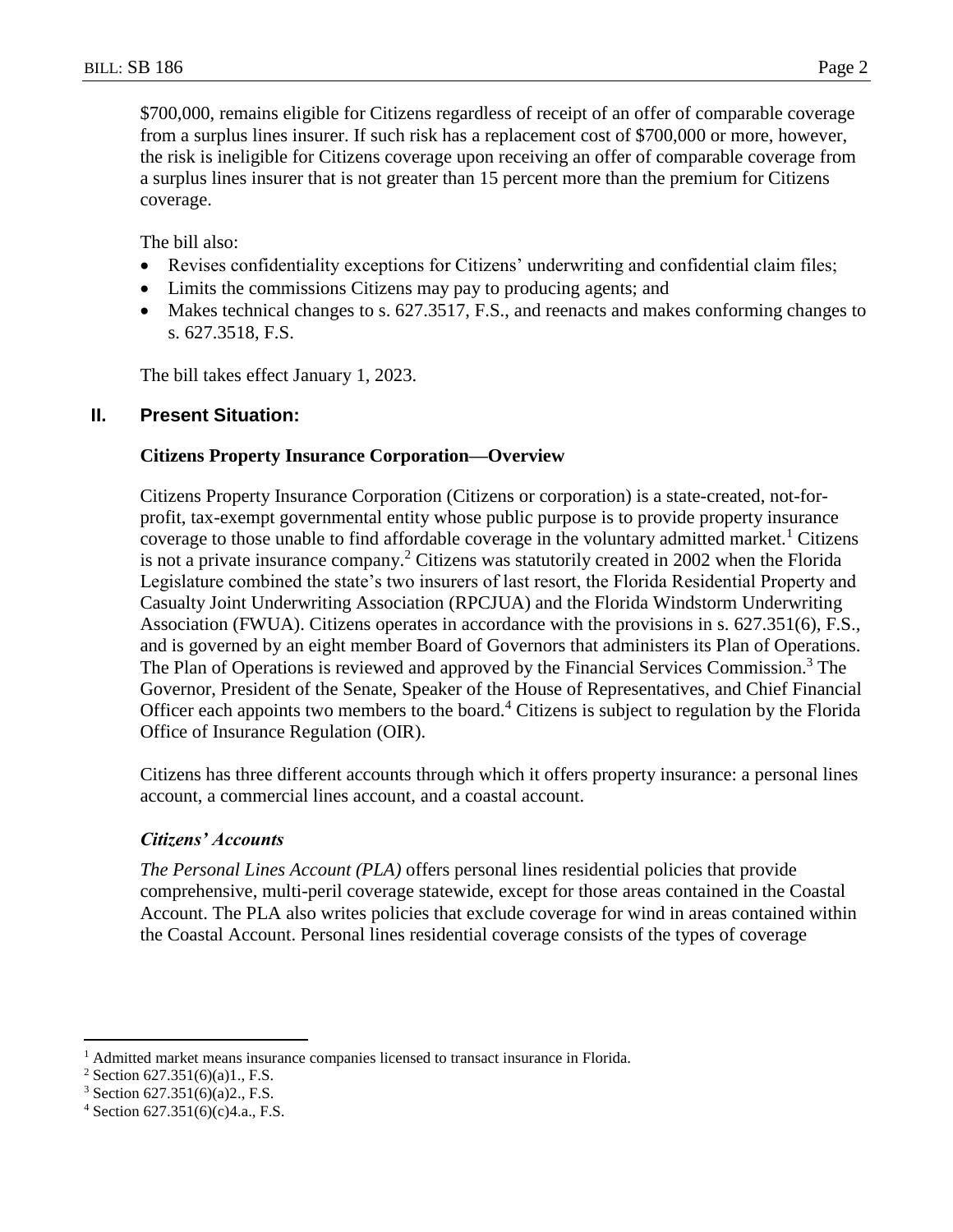provided to homeowners, mobile home owners, dwellings, tenants, and condominium unit owner's policies.<sup>5</sup>

*The Commercial Lines Account (CLA)* offers commercial lines residential and non-residential policies that provide basic perils coverage statewide, except for those areas contained in the Coastal Account. The CLA also writes policies that exclude coverage for wind in areas contained within the Coastal Account. Commercial lines coverage includes commercial residential policies covering condominium associations, homeowners' associations, and apartment buildings. The coverage also includes commercial non-residential policies covering business properties.<sup>6</sup>

*The Coastal Account* offers personal residential, commercial residential, and commercial nonresidential policies in coastal areas of the state. Citizens must offer policies that solely cover the peril of wind (wind only policies) and may offer multi-peril policies.<sup>7</sup>

The Citizens policyholder eligibility clearinghouse program was established by the Legislature in 2013.<sup>8</sup> Under the program, new and renewal policies for Citizens are placed into the clearinghouse where participating private insurers can review and decide to make offers of coverage before policies are placed or renewed with Citizens.<sup>9</sup>

## *Current Policies*

As of December 31, 2021, Citizens reports 759,305 policies in-force with a total exposure of \$232,502,323,529.<sup>10</sup> The below chart outlines Citizens account and product type, number of policies in-force, total exposure and premium with surcharges.

<sup>5</sup> *See* s. 627.351(6)(b)2.a., F.S. and *Account History and Characteristics*, Citizens Property Insurance Corporation, [https://www.citizensfla.com/documents/20702/1183352/20160315+05A+Citizens+Account+History.pdf/31f51358-7105-](https://www.citizensfla.com/documents/20702/1183352/20160315+05A+Citizens+Account+History.pdf/31f51358-7105-40e9-aa75-597f51a99563) [40e9-aa75-597f51a99563](https://www.citizensfla.com/documents/20702/1183352/20160315+05A+Citizens+Account+History.pdf/31f51358-7105-40e9-aa75-597f51a99563) (March 2016) (last visited Jan 22, 2022).

<sup>6</sup> *Id.* 7 *Id.*

<sup>8</sup> Section 10, ch. 2013-60, L.O.F.

 $9$  Section 627.3518(2)-(3), F.S.

<sup>&</sup>lt;sup>10</sup> Citizens Property Insurance, *About Us, Snapshot, December 31, 2021*, [https://www.citizensfla.com/-/20211231-policies-in](https://www.citizensfla.com/-/20211231-policies-in-force)[force](https://www.citizensfla.com/-/20211231-policies-in-force) (last visited Jan. 22, 2022).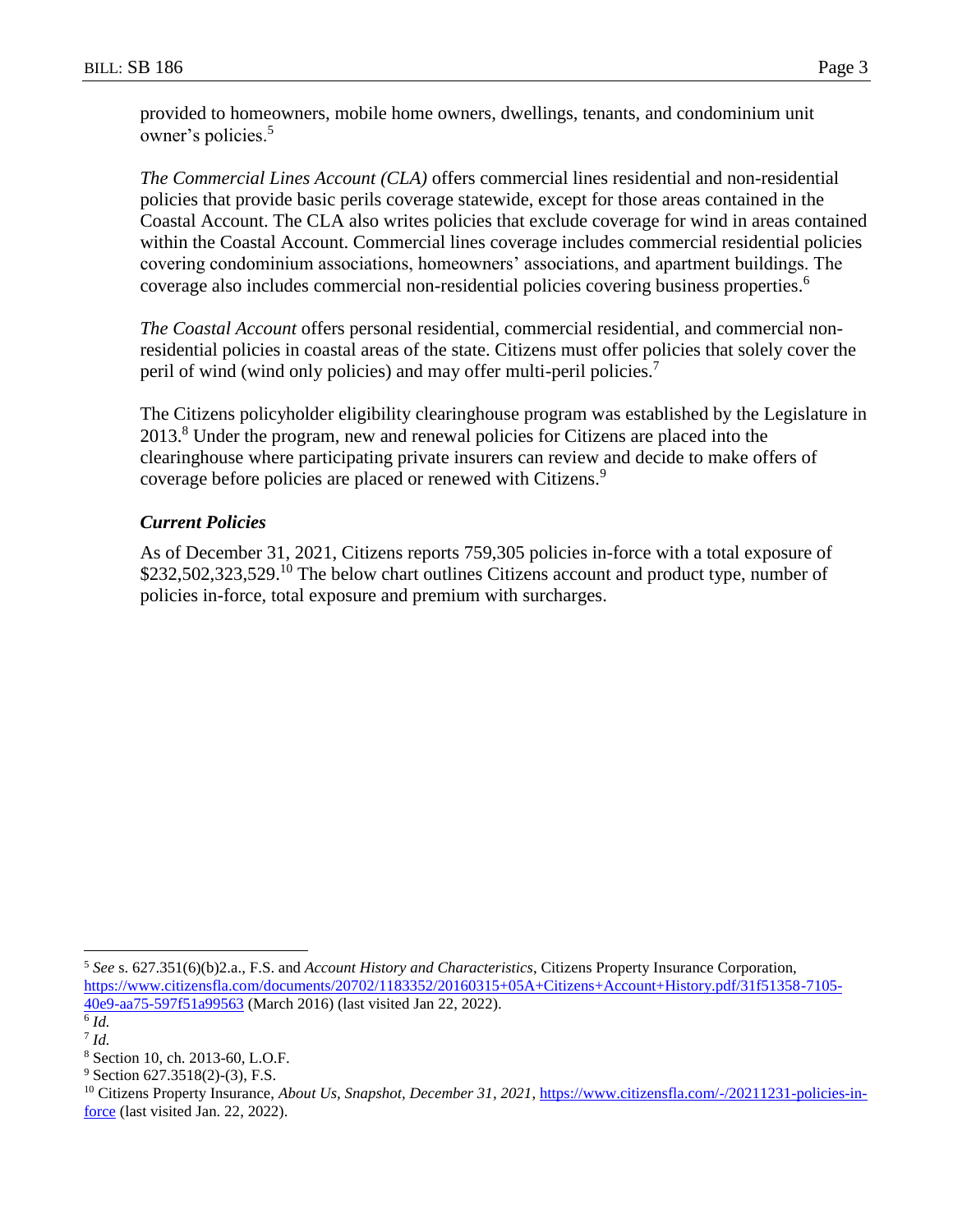| Account    | <b>Product Line</b>                                       | Policies In-<br>Force | <b>Total Exposure</b> | Premium with<br><b>Surcharges</b> |
|------------|-----------------------------------------------------------|-----------------------|-----------------------|-----------------------------------|
| <b>PLA</b> | Personal Residential Multiperil (PR-M)                    | 589,028               | 167,886,789,888       | 1,280,496,248                     |
| Coastal    | Personal Residential Multiperil (PR-M)                    | 98,105                | 23, 245, 226, 192     | 278,331,349                       |
| Coastal    | Personal Residential Wind-Only (PR-<br>W)                 | 67,342                | 28,784,726,623        | 178,916,825                       |
| Coastal    | <b>Commercial Residential Multiperil</b><br>$(CR-M)$      | 111                   | 592,392,383           | 2,789,952                         |
| Coastal    | <b>Commercial Residential Wind-Only</b><br>$(CR-W)$       | 1,749                 | 5,682,636,307         | 33,449,678                        |
| Coastal    | <b>Commercial Non-Residential Multiperil</b><br>$(CNR-M)$ | 39                    | 48,588,500            | 569,765                           |
| Coastal    | Commercial Non-Residential Wind-<br>Only (CNR-W)          | 2,212                 | 1,837,291,826         | 23,692,614                        |
| <b>CLA</b> | <b>Commercial Residential Multiperil</b><br>$(CR-M)$      | 580                   | 4,289,395,010         | 17,091,136                        |
| <b>CLA</b> | <b>Commercial Non-Residential Multiperil</b><br>$(CNR-M)$ | 139                   | 135,276,800           | 879,248                           |
|            | Total                                                     | 759,305               | 232,502,323,529       | 1,816,216,815                     |

Source: Citizens Property Insurance<sup>11</sup>

These numbers do not reflect policies tagged for takeout via Citizens' depopulation program but still serviced by Citizens.<sup>12</sup> From December, 2020 to December, 2021, Citizens' policy count grew by nearly 40%, adding 216,566 total policies in force.<sup>13</sup> Citizens has expressed that it expects to exceed 1 million policies in force in 2022.<sup>14</sup>

### **Citizens Glide Path Rates**

From 2007 until 2010, Citizens' rates were frozen by statute at the level that had been established in 2006. In 2010, the Legislature established a "glide path" to impose annual rate increases up to a level that is actuarially sound. Under the originally established glide path, Citizens had to implement an annual rate increase which, except for sinkhole coverage, does not exceed 10 percent above the previous year for any individual policyholder, adjusted for coverage changes and surcharges. In 2021, the Legislature revised this glide path to increase it one percent per year to 15 percent, as follows: <sup>15</sup>

- 11 percent for 2022.
- 12 percent for 2023.

15, 2021), available at: [https://www.citizensfla.com/-/20211215-citizens-board-approves-2022-rate-recommendations.](https://www.citizensfla.com/-/20211215-citizens-board-approves-2022-rate-recommendations)

<sup>15</sup> Section 627.351(6)(n)5., F.S.

<sup>&</sup>lt;sup>11</sup> *Id.* This table does not include policies tagged for takeout via the Depopulation Program but still serviced by Citizens. <sup>12</sup> *Id.*

<sup>&</sup>lt;sup>13</sup> Citizens Property Insurance Corporation, *Policies in Force*,<https://www.citizensfla.com/policies-in-force> (last visited Jan. 22, 2022).

<sup>14</sup> Citizens Property Insurance Corporation*, Press Release: Citizens Board approves 2022 rate recommendations* (December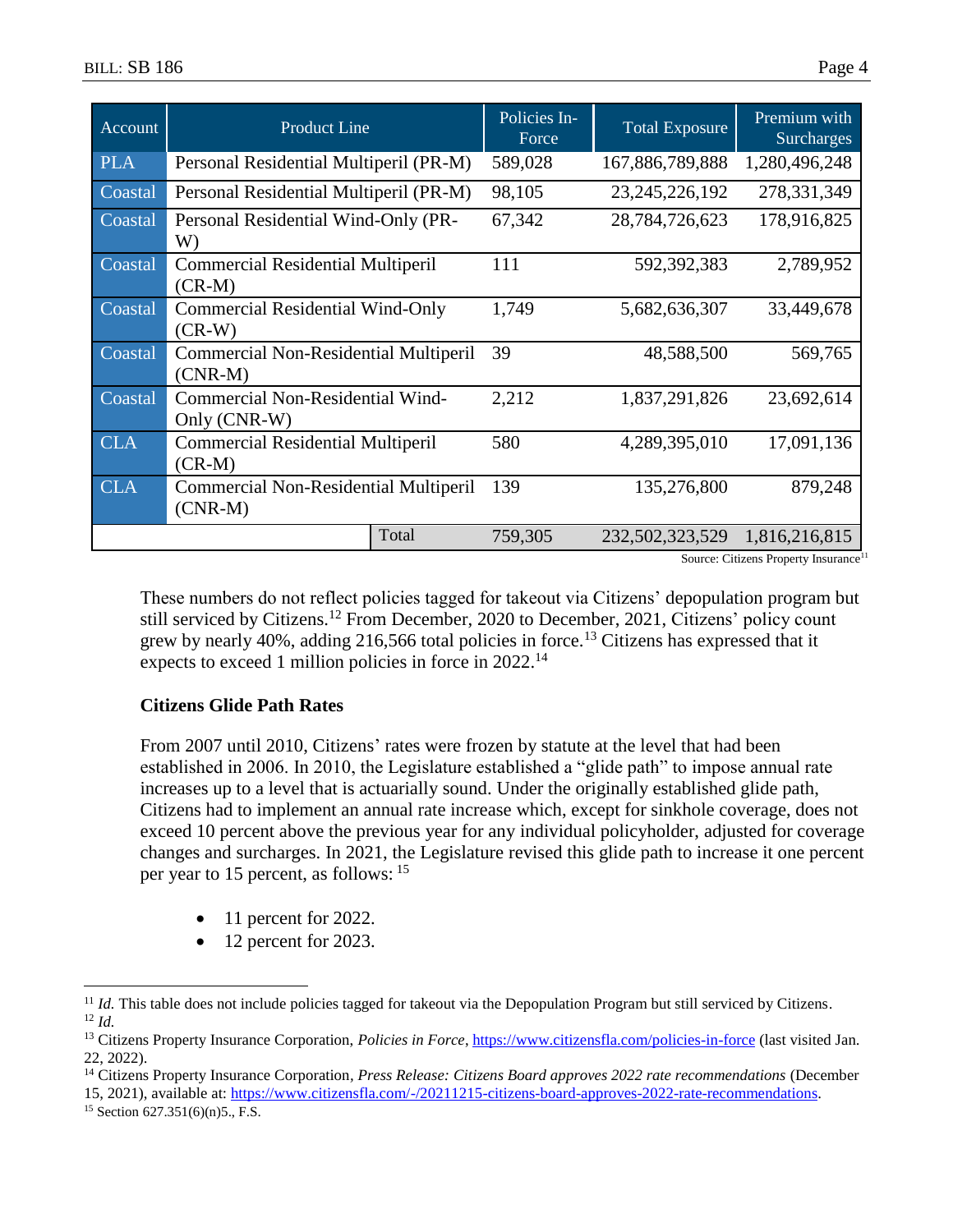- $\bullet$  13 percent for 2024.
- $\bullet$  14 percent for 2025.
- 15 percent for 2026 and all subsequent years.

The implementation of this increase ceases when Citizens has achieved actuarially sound rates.<sup>16</sup> In addition to the overall glide path rate increase, Citizens can increase its rates to recover the additional reimbursement premium that it incurs as a result of the annual cash build-up factor added to the price of the mandatory layer of the Florida Hurricane Catastrophe Fund coverage, pursuant to s.  $215.555(5)(b)$ , F.S.<sup>17</sup>

## **Citizens Financial Resources**

<span id="page-4-0"></span>Citizens' financial resources include insurance premiums, investment income, and operating surplus from prior years, Florida Hurricane Catastrophe Fund (FHCF) reimbursements, private reinsurance, policyholder surcharges, and regular and emergency assessments. Non-weather water losses, reinsurance costs and litigation are currently the major determinants of insurance rates.<sup>18</sup> In the event of a catastrophic storm or series of smaller storms, reserves could be exhausted, leaving Citizens unable to pay all claims.<sup>19</sup> Under Florida law, if the Citizens' Board of Directors determines that a Citizens' account has a projected deficit, Citizens is authorized to levy assessments<sup>20</sup> on its policyholders and on each line of property and casualty line of business other than workers' compensation insurance and medical malpractice insurance.<sup>21</sup> Citizens may impose three assessment tiers and their sequence is as follows: $^{22}$ 

Citizens Policyholder Surcharge – A surcharge of *up to 15 percent of premium on all Citizens' policies, collected upon issuance or renewal. This 15 percent assessment can be levied for each of the three Citizens' accounts—the CLA, the PLA, and the Coastal Account— that project a deficit. Thus, the total maximum premium surcharge a policyholder could be assessed is 45 percent.<sup>23</sup>*

Regular Assessment – *If the Citizens' surcharge is insufficient to cure the deficit for the coastal account, Citizens can require an assessment against all other insurers except medical malpractice and workers' compensation. The assessment may be recouped from policyholders* 

 $16$  Section 627.351(6)(n)7., F.S.

<sup>17</sup> Section 627.351(6)(n)6., F.S.

<sup>18</sup> Citizens Property Insurance Corporation, *2022 Rate Kit, Citizens 2021 Rates, Frequently Asked Questions*, [https://www.citizensfla.com/documents/20702/15725518/20211213+2022+Rate+Kit.pdf/328181e5-1c41-a28d-76ea](https://www.citizensfla.com/documents/20702/15725518/20211213+2022+Rate+Kit.pdf/328181e5-1c41-a28d-76ea-b7d911462c6a?t=1639433573548)[b7d911462c6a?t=1639433573548](https://www.citizensfla.com/documents/20702/15725518/20211213+2022+Rate+Kit.pdf/328181e5-1c41-a28d-76ea-b7d911462c6a?t=1639433573548) (last visited Jan. 22, 2022).

<sup>19</sup> Citizens Property Insurance Corporation, *Insurance/Insurance 101/Assessments*,<https://www.citizensfla.com/assessments> (last visited Jan. 22, 2022).

 $20$  Assessments are charges that Citizens and non-Citizens policyholders can be required to pay, in addition to their regular policy premiums.

<sup>&</sup>lt;sup>21</sup> Accident and health insurance and policies written under the National Flood Insurance Program or the Federal Crop Insurance Program are not assessable types of property and casualty insurance. Surplus lines insurers are not assessable, but their policyholders are. Section 627.351.(6)(b)3.f.-h., F.S.

<sup>22</sup> Citizens Property Insurance Corporation, *supra* note [19.](#page-4-0)

<sup>23</sup> Sections 627.351.(6)(b)3.i.(I) and 627.351.(6)(c)21., F.S. *See also*, Citizens Property Insurance Corporation, *supra* note [19.](#page-4-0)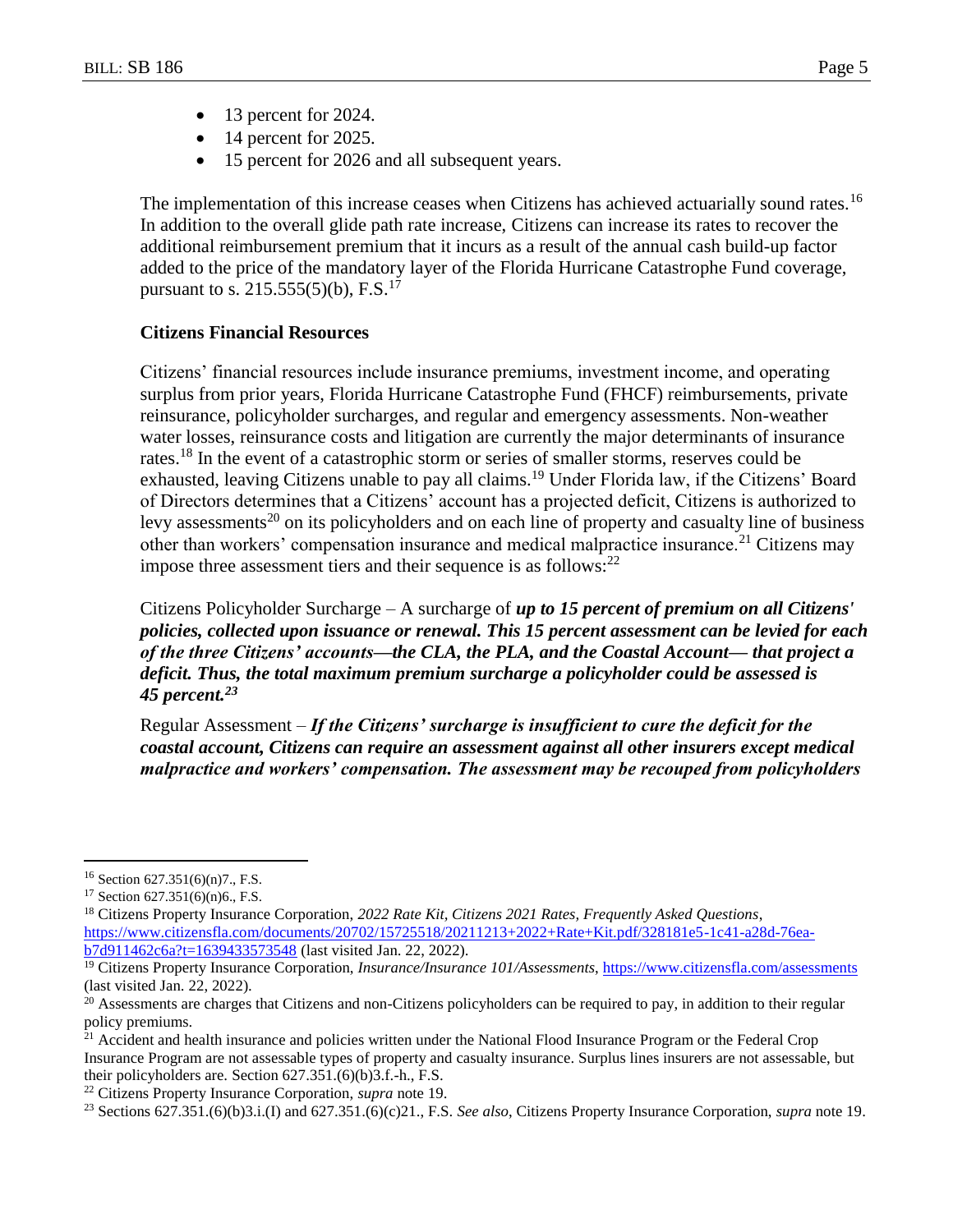## *through a rate filing process of up to two percent of premium or two percent of the deficit, whichever is greater.<sup>24</sup> This assessment is not levied against Citizens' policyholders.*

Emergency Assessment – Requires any remaining deficit for Citizens' three accounts be funded by multi-year emergency assessments on all insurance policyholders (except medical malpractice and workers' compensation), including Citizens' policyholders. This assessment may not exceed the greater of 10 percent of the amount needed to cover the deficit, plus interest, fees, commissions, required reserves, and other costs associated with financing the original deficit, or 10 percent of the aggregate statewide direct written premium for subject lines of business and all accounts of the corporation for the prior year, plus interest, fees, commissions, required reserves, and other costs associated with financing the deficit.<sup>25</sup>

### **Eligibility for Insurance in Citizens**

Current law requires Citizens to provide a procedure for determining the eligibility of a potential risk for insurance in Citizens and provides specific eligibility requirements based on premium amounts, value of the property insured, and the location of the property. Risks not meeting the statutory eligibility requirements cannot be insured by Citizens. Citizens has additional eligibility requirements set out in their underwriting rules. These rules are approved by the Office of Insurance Regulation (OIR) and are set out in Citizens' underwriting manuals.<sup>26</sup>

## *Eligibility Based on Premium Amount*

An applicant for residential insurance cannot buy insurance in Citizens if an authorized insurer in the private market offers the applicant insurance for a premium that does not exceed the Citizens premium by 20 percent or more.<sup>27</sup> In addition, the coverage offered by the private insurer must be comparable to Citizens' coverage.

A residential policyholder cannot renew insurance in Citizens if an authorized insurer offers to insure the property at a premium equal to or less than the Citizens' renewal premium. The insurance from the private market insurer must be comparable to the insurance from Citizens in order for the renewal premium eligibility requirement to apply.<sup>28</sup>

### *Eligibility Based on Value of Property Insured*

In addition to the eligibility restrictions based on premium amount, current law provides eligibility restrictions for homes and condominium units based on the value of the property insured.<sup>29</sup> Structures with a dwelling replacement cost of \$700,000 or more, or a single condominium unit that has a combined dwelling and contents replacement cost of \$700,000 or more, are not eligible for coverage with Citizens.<sup>30</sup> However, Citizens is allowed to insure structures with a dwelling replacement cost or a condominium unit with a dwelling and contents

<sup>&</sup>lt;sup>24</sup> Section 627.351.(6)(b)3.a., F.S.

<sup>25</sup> Section 627.351(6)(b)3.d., F.S.

<sup>26</sup> *See* Citizens Property Insurance Corporation *Revised Underwriting Manuals*, [https://www.citizensfla.com/-/20160329](https://www.citizensfla.com/-/20160329-revised-underwriting-manuals) [revised-underwriting-manuals](https://www.citizensfla.com/-/20160329-revised-underwriting-manuals) (last visited Jan 22, 2022).

<sup>&</sup>lt;sup>27</sup> Section 627.351(6)(c)5., F.S.

<sup>&</sup>lt;sup>28</sup> Section  $627.351(6)(c)5$ ., F.S.

<sup>&</sup>lt;sup>29</sup> Section 627.351(6)(a)3., F.S.

<sup>30</sup> Section 627.351(6)(a)3.d., F.S.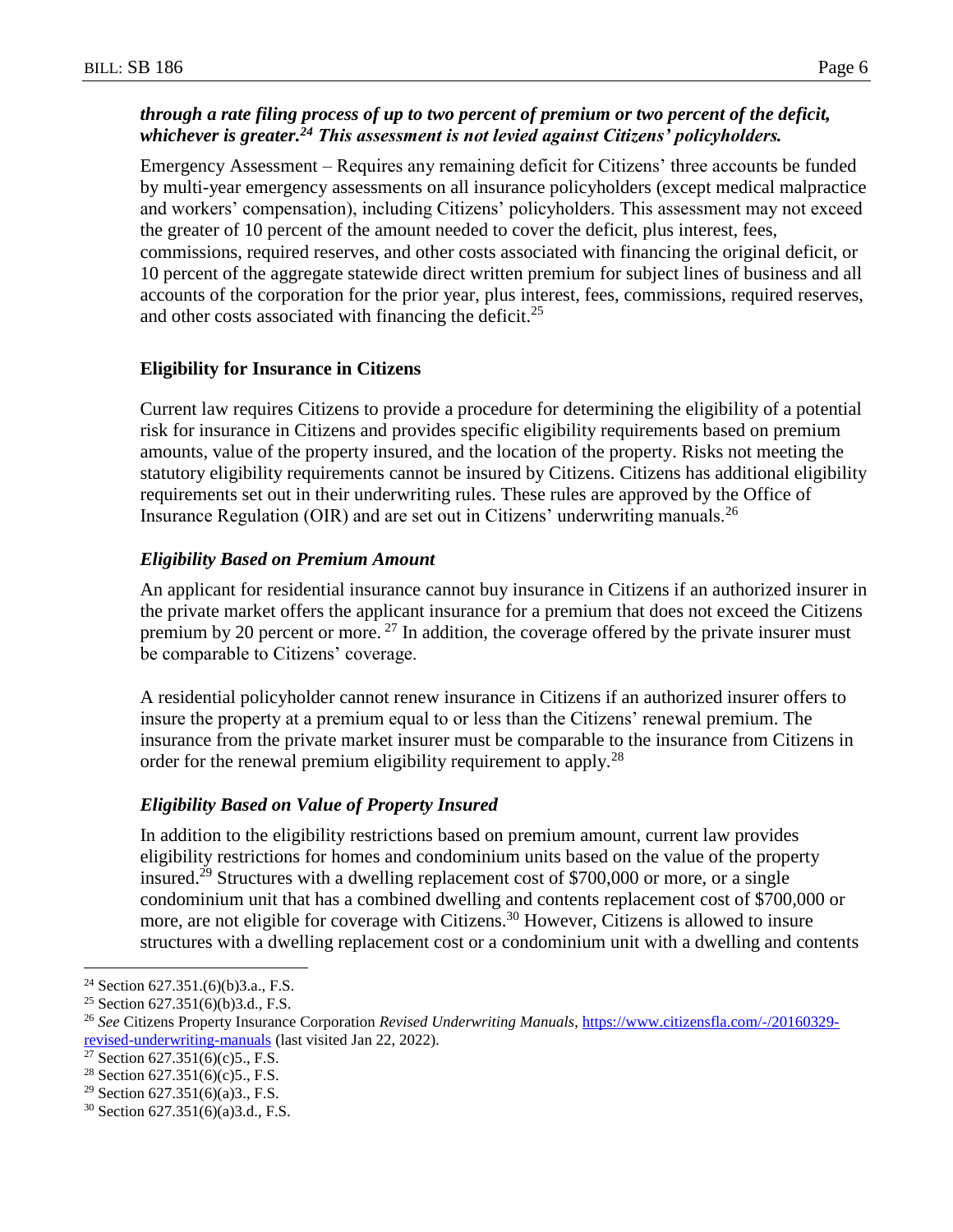replacement cost of one million dollars or less in Miami-Dade and Monroe counties, after the OIR determined these counties to be non-competitive.<sup>31</sup>

# **Citizens Depopulation**

Florida law requires Citizens to create programs to help return Citizens policies to the private market and reduce the risk of additional assessments for all Floridians.<sup>32</sup> In 2016, the Legislature passed requirements that Citizens, by January 1, 2017, amend its operations relating to takeout agreements.<sup>33</sup> As part of these updated requirements, codified under s.  $627.351(6)(ii)$ , F.S., a policy may not be taken out of Citizens unless Citizens:

- Publishes a periodic schedule of cycles during which an insurer may identify, and notify Citizens of, policies the insurer is requesting to take out;  $34$
- Maintains and makes available to the agent of record a consolidated list of all insurers requesting to take-out a policy; such list must include a description of the coverage offered and the estimated premium for each take-out request; and
- Provides written notice to the policyholder and the agent of record regarding all insurers requesting to take-out the policy and regarding the policyholder's option to accept a take-out offer or to reject all take-out offers and to remain with the corporation. The notice must be in a format prescribed by the corporation and include, for each take-out offer:
	- o The amount of the estimated premium;
	- o A description of the coverage; and
	- o A comparison of the estimated premium and coverage offered by the insurer to the estimated premium and coverage provided by the corporation.

## **Access to Public Records – Generally**

The Florida Constitution provides the public has the right to inspect or copy records made or received in connection with official governmental business.<sup>35</sup> The right to inspect or copy applies to the official business of any public body, officer, or employee of the state, including all three branches of state government, local governmental entities, and any person acting on behalf of the government.<sup>36</sup>

Additional requirements and exemptions related to public records are found in various statutes and rules, depending on the branch of government involved. For instance, s. 11.0431, F.S., provides public access requirements for legislative records. Relevant exemptions are codified in ss. 11.0431(2)-(3), F.S., and the statutory provisions are adopted in the rules of each house of the

<sup>35</sup> FLA. CONST. art. I, s. 24(a).

<sup>31</sup> Office of Insurance Regulation, Final Order Case No: 165625-14, Dec. 22, 2014 (*available at* [https://www.floir.com/siteDocuments/Citizens165625-14-O.pdf\)](https://www.floir.com/siteDocuments/Citizens165625-14-O.pdf) (last visited Jan. 22, 2022). *See also* Section 627.351(6)(a)3.d., F.S., and Citizens Property Insurance Corporation, *Update to Maximum Coverage Limits, November 12, 2019* [https://www.citizensfla.com/-/2019-roof-permits-acceptable-for-fbc-credits.](https://www.citizensfla.com/-/2019-roof-permits-acceptable-for-fbc-credits)

 $32$  Section 627.351(6)(q)3.a., F.S.

<sup>33</sup> Chapter 2016-229, L.O.F.

<sup>&</sup>lt;sup>34</sup> Such requests from insurers must include a description of the coverage offered and an estimated premium and must be submitted to the corporation in a form and manner prescribed by the corporation.

<sup>36</sup> *Id*.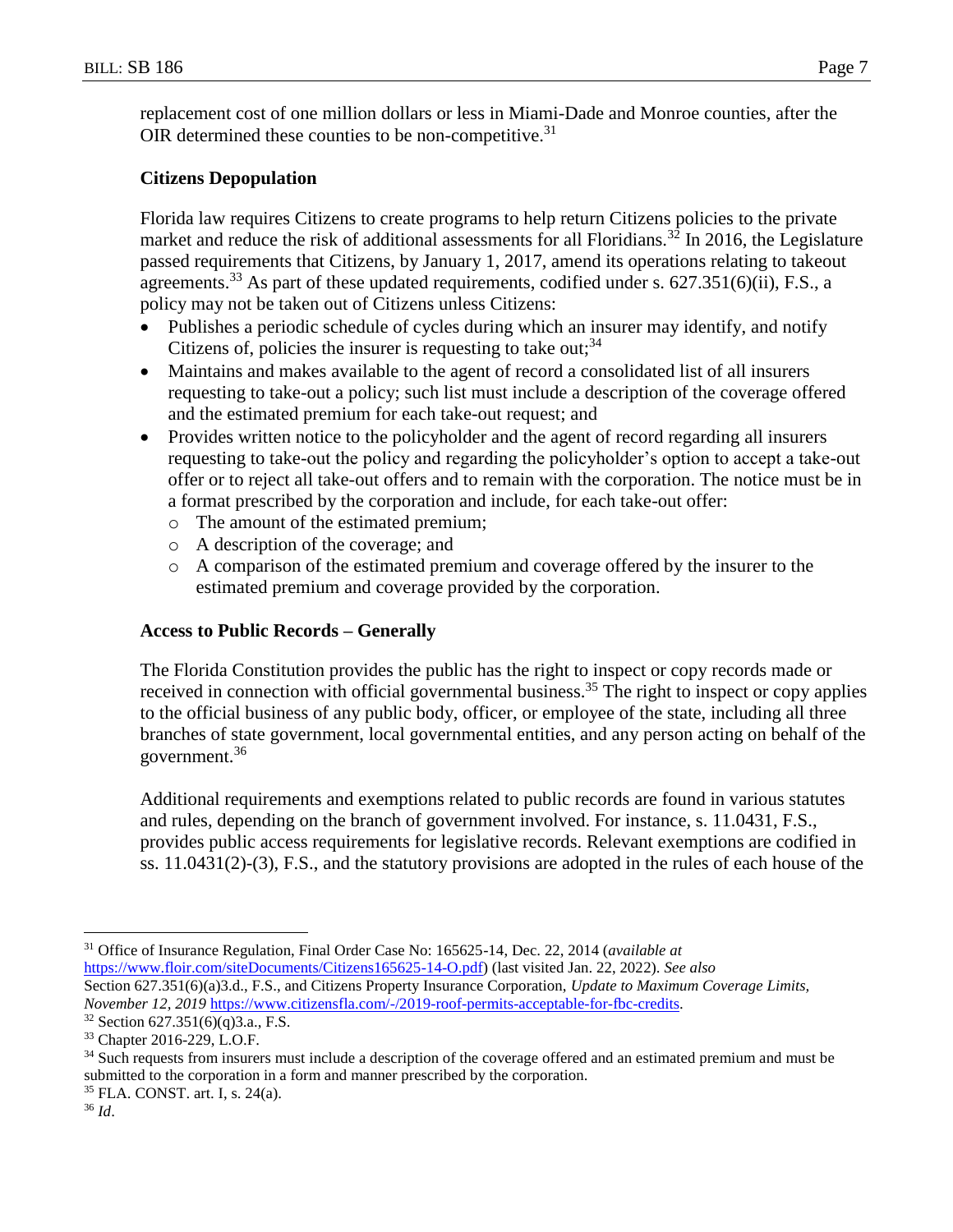legislature.<sup>37</sup> Florida Rule of Judicial Administration 2.420 governs public access to judicial branch records.<sup>38</sup> Lastly, ch. 119, F.S., provides requirements for public records held by executive agencies.

# **Confidentiality of Citizens' Underwriting and Claims Files**

Section  $627.351(1)(x)$ , F.S., establishes certain records of Citizens are confidential and exempt from the provisions of s. 119.07(1), F.S., and s. 24(a), Art. I of the State Constitution. Pursuant to sub-sub-paragraphs 1.a.-b., these exempt records include:

- Underwriting files, except that a policyholder or an applicant shall have access to his or her own underwriting files.
- Claims files, until termination of all litigation and settlement of all claims arising out of the same incident, although portions of the claims files may remain exempt, as otherwise provided by law.

Sub-sub-paragraphs 1.a.-b. also provide that such records may be released to other governmental agencies upon written request and demonstration of need. Records so released and held by the receiving agency would remain confidential and exempt.

The public records exemption authorizes the sharing of certain files and information for the purpose of depopulating Citizens. If an authorized insurer is considering underwriting a risk insured by Citizens, relevant underwriting files and confidential claims files may be released to the insurer if the insurer agrees in a sworn writing to maintain the confidentiality of the files. Citizens may also release such files to the staff and board of governors of the market assistance plan established by s. 627.3515, F.S., who also must maintain confidentiality, and may share such files with authorized insurers considering writing those risks if the authorized insurer agrees to maintain confidentiality. Citizens may also release the name, address, and phone number of a residential property owner or insured, the location of the risk, rating information, loss history, and policy type to an entity that has obtained a permit to become an authorized insurer, a reinsurer under s. 624.610, F.S., a licensed reinsurance broker, a licensed rating organization, a modeling company, or a licensed general lines agent. The recipient of such information must maintain confidentiality.

# **III. Effect of Proposed Changes:**

**Section 1** revises s. 627.021, F.S., to specify that the current inapplicability of the Rating Law under ch. 627, F.S., to surplus lines insurance placed pursuant to the Surplus Lines Law under ss. 626.913-626.937, F.S., does not apply to provisions of the Rating Law that are specifically stated to be applicable to surplus lines insurance.

[++Edition+1.pdf](https://www.myfloridahouse.gov/Sections/Documents/loaddoc.aspx?PublicationType=Reference&CommitteeId=&Session=2022&DocumentType=The+Rules+Of+The+House+of+Representatives&FileName=2020-2022+House+Rules+-++Edition+1.pdf) (last visited Jan. 22, 2022).

<sup>37</sup> *See* Rule 1.48, *Rules and Manual of the Florida Senate*, (2020-2022),

[https://www.flsenate.gov/UserContent/Publications/SenateRules/2020-2022\\_Rules.pdf](https://www.flsenate.gov/UserContent/Publications/SenateRules/2020-2022_Rules.pdf) and Rule 14.1, *Rules of the Florida House of Representatives*, Edition 1, (2020-2022), and

[https://www.myfloridahouse.gov/Sections/Documents/loaddoc.aspx?PublicationType=Reference&CommitteeId=&Session=](https://www.myfloridahouse.gov/Sections/Documents/loaddoc.aspx?PublicationType=Reference&CommitteeId=&Session=2022&DocumentType=The+Rules+Of+The+House+of+Representatives&FileName=2020-2022+House+Rules+-++Edition+1.pdf) [2022&DocumentType=The+Rules+Of+The+House+of+Representatives&FileName=2020-2022+House+Rules+-](https://www.myfloridahouse.gov/Sections/Documents/loaddoc.aspx?PublicationType=Reference&CommitteeId=&Session=2022&DocumentType=The+Rules+Of+The+House+of+Representatives&FileName=2020-2022+House+Rules+-++Edition+1.pdf)

<sup>&</sup>lt;sup>38</sup> *State v. Wooten*, 260 So. 3d 1060 (Fla. 4<sup>th</sup> DCA 2018).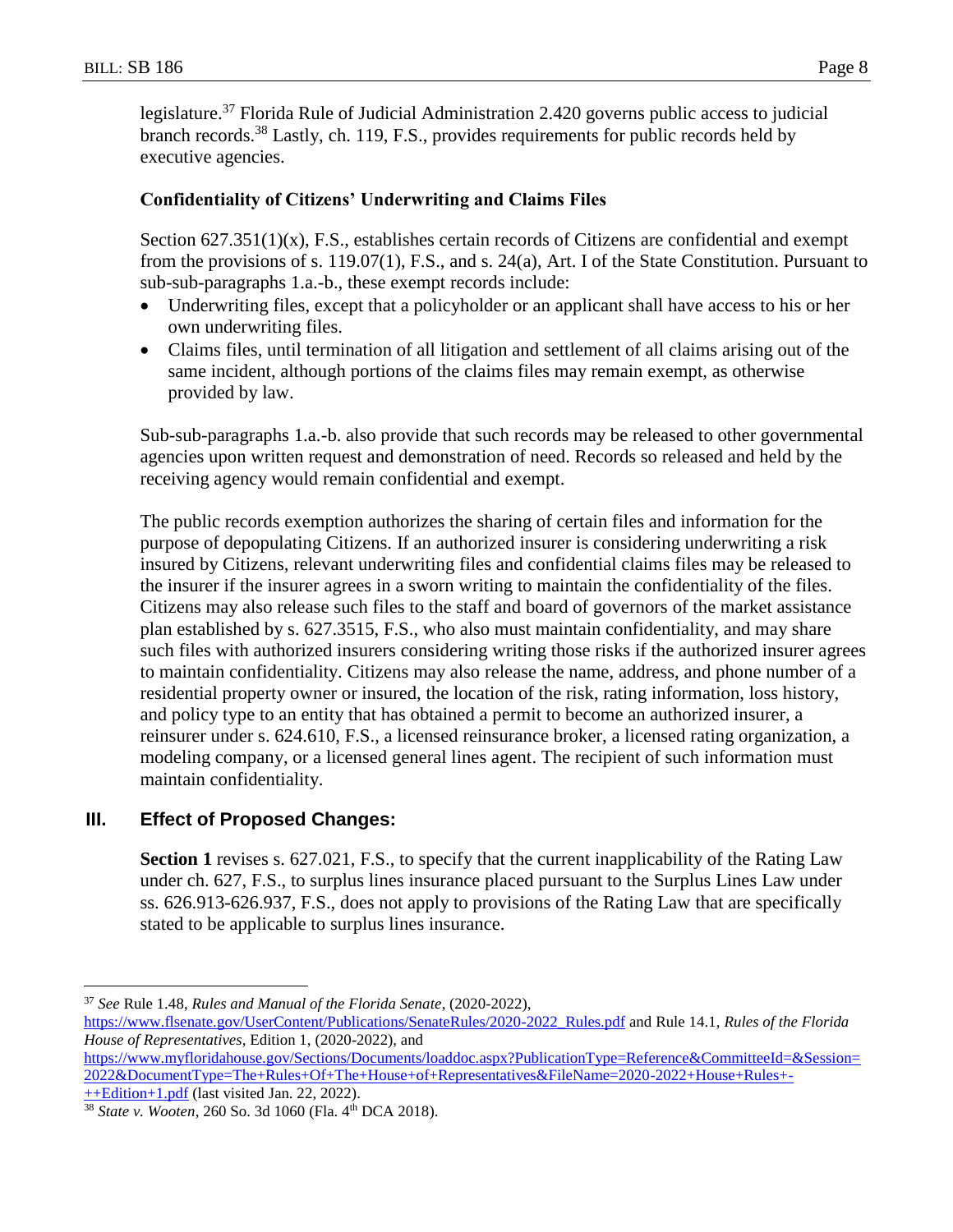**Section 2** amends s. 627.351(6), F.S., to revise criteria for Citizens eligibility, provide an escalating cap to the Citizens policyholder surcharge, limit producing agent commissions, authorize surplus lines insurers to develop Citizens "take-out" plans, and provide additional exceptions to a public records exemption.

## *Surcharge Levied on Citizens' Policyholders for Projected Account Deficits*

The bill revises s. 627.351(6)(b)3.i.(I), F.S., to revise the 15 percent of premium surcharge cap for Citizens' policyholders when the Citizens' Board of Governors determines Citizens has a projected deficit. The 15 percent cap is replaced with an escalating cap for Citizens' policyholders, based upon the total number of Citizens' policyholders if:

- Citizens has less than one million policyholders, the premium surcharge cap is 15 percent per account.
- Citizens has at least one million policyholders, but less than 1.5 million policyholders, the premium surcharge cap is 20 percent per account.
- Citizens has at least 1.5 million or more policyholders, the premium surcharge cap is 25 percent per account.

As under current law, a surcharge may be levied for each of Citizens' three accounts. For example, under the bill, if Citizens has 1.2 million policies, a Citizens policyholder could be assessed a maximum policyholder surcharge of 60 percent of premium, consisting of a 20 percent surcharge for each of Citizens' three accounts.

## *Revision to Eligibility for Coverage with Citizens Regarding Renewal Premiums*

The bill revises s. 627.351(6)(c)5.a., F.S., to state a residential policyholder insuring a property that is not their primary residence is ineligible to renew a policy with Citizens if such policyholder can obtain comparable coverage from an authorized insurer for less than, or equal to, 20 percent more than the actuarially sound Citizens' renewal premium would be for the risk. The bill defines "primary residence" in s.  $627.351(6)(c)2.a.(II)$ , F.S., to mean the dwelling that the insured has represented as their permanent home on the insurance application or otherwise to the corporation.

Under existing law, a policyholder would be ineligible only if an authorized insurer could offer comparable coverage for less than or equal to Citizens' premium, which for many policyholders is subject to the glide path's current 11 percent limit on annual rate increases (which will increase by one percent each year to 15 percent in 2026).

### *Limitations on Commissions*

In proposed new s. 627.351(6)(c)22., F.S., the bill limits the commissions Citizens may pay to producing agents of record. The bill limits the commissions to no more than the average of commissions paid in the preceding year by the 20 insurers writing the greatest market share of property insurance in Florida.

### *Surplus Lines Insurer Participation in Citizens' Depopulation, Take-out, and Keep-out Plans*

The bill revises. 627.351(6)(q)3.d., F.S., to allow eligible surplus lines insurers to participate in any Citizens' depopulation, take-out, or keep-out plan in the same manner and terms as an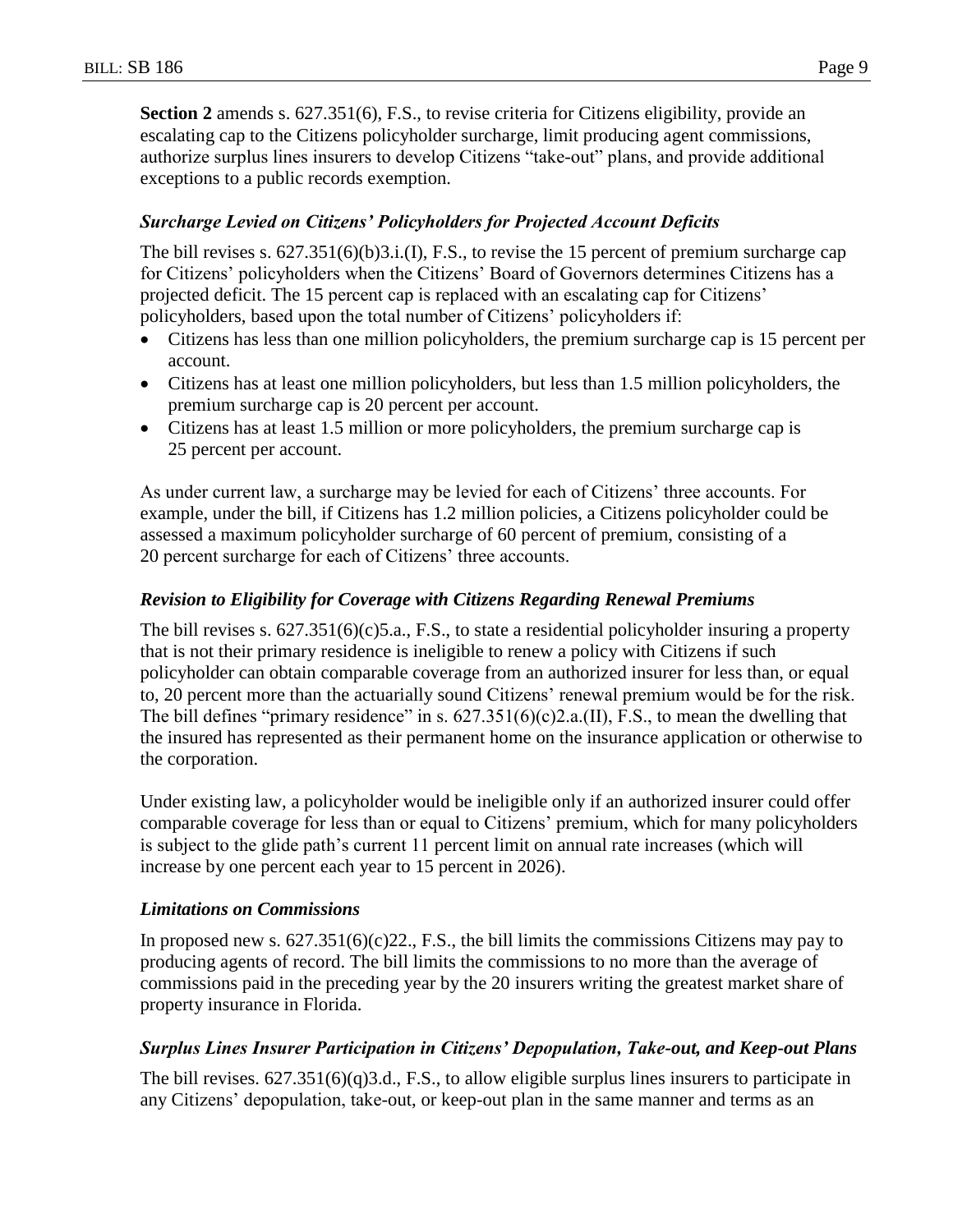authorized insurer. To be eligible for participation in a particular program, a surplus lines insurer must follow all Citizens' requirements relating to the plan that would be applicable to admitted insurers, follow statutory requirements applicable to the removal of policies from Citizens, and obtain approval from the OIR. In considering a surplus lines insurer's request for approval, the OIR must ensure that the insurer:

- Maintains surplus of \$50 million on a company or pooled basis;
- Has a superior, excellent, exceptional, or equally comparable financial strength rating by a rating agency acceptable to the OIR;
- Maintains reserves, surplus, reinsurance, and reinsurance equivalents sufficient to cover its 100-year probable maximum hurricane loss at least twice in a single hurricane season;<sup>39</sup>
- Provides prominent notice to the policyholder that surplus lines policies are not provided coverage by the Florida Insurance Guaranty Association and outline any substantial policy differences between the existing Citizens' policy and the policy the insurer is offering; and
- Provides policy coverage similar to that provided by Citizens.

The surplus lines insurer also must file the following with the OIR:

- Information requested by the OIR to demonstrate compliance with s.  $624.404(3)$ , F.S., regarding basic qualifications to transact insurance in Florida;  $40$
- A service-of-process consent and agreement form executed by the insurer;
- Proof that the insurer has been an eligible or authorized insurer for at least three years;
- A duly authenticated copy of the insurer's current audited financial statement;<sup>41</sup>
- A certified copy of the insurer's most recent official financial statement required by the insurer's domiciliary state (this is only required if the authenticated copy provided above differs from what the insurer provided to their domiciliary state); and
- A copy of the United States trust account agreement, if applicable.

Participation in these plans would not make a surplus line insurer subject to additional requirements under ch. 626, F.S., except that which is already required under part VIII. Policies taken out are not subject to the exporting requirements provided in s.  $626.916(1)(a)-(c)$ , and (e), F.S.

After assuming policies under these plans, a surplus lines insurer would be required to remit a special deposit equal to the unearned premium net of unearned commissions on the assumed block of business to the Bureau of Collateral Management within the Department of Financial Services (DFS). The insurer would also need to submit to the OIR an accounting of the policies assumed and the amount of unearned premium for such policies and a sworn affidavit attesting to its accuracy by an officer of the surplus lines insurer. Subsequently, each quarter, the surplus lines insurer must update the OIR with the unearned premium in force for the previous quarter on policies assumed from the corporation, and must submit additional funds with that filing if the special deposit is insufficient to cover the unearned premium on assumed policies. The purpose

<sup>&</sup>lt;sup>39</sup> The insurer also must submit such reinsurance to the OIR for review.

 $40$  This may include biographical affidavits, fingerprints processed pursuant to s. 624.34, F.S., and the results of criminal history records checks for officers and directors of the insurer and its parent or holding company.

<sup>&</sup>lt;sup>41</sup> The statement must be in English, expressing all monetary values in United States dollars, at an exchange rate then current and shown in the statement, in the case of statements originally made in the currencies of other countries, and including any additional information relative to the insurer as the OIR may request.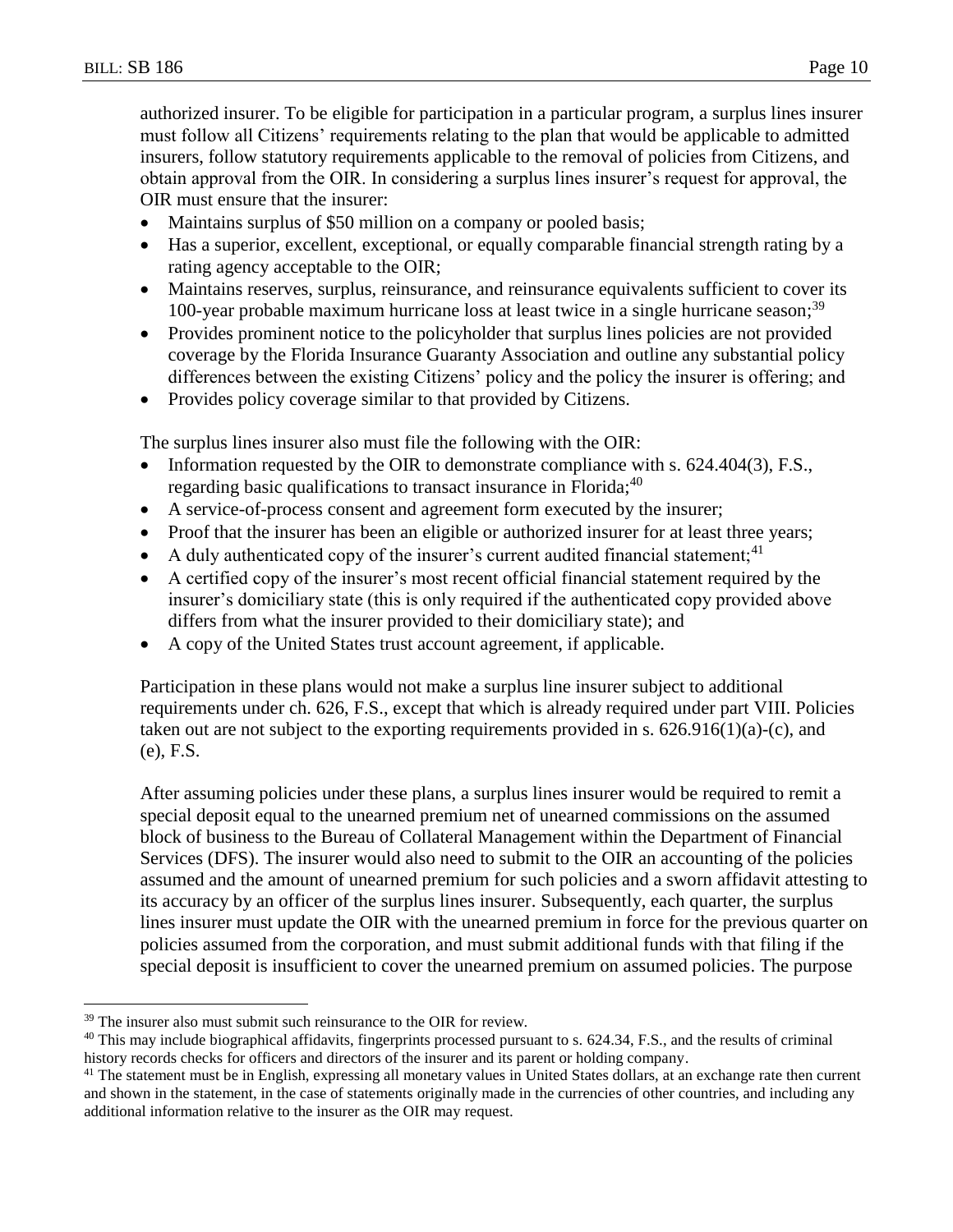of the special deposit is to allow the DFS, in the event of liquidation of the surplus lines insurer, to pay unearned premium or policy claims, return all or part of the deposit to the domiciliary receiver, or use the funds in accordance with any action authorized under part I of ch. 631, F.S., or in compliance with any order of a court having jurisdiction over the insurer's insolvency.

A surplus lines broker representing a surplus lines insurer must obtain confirmation, in advance, from the producing agent that the agent is willing to participate in the take-out plan with the surplus lines insurer. Also, authorized insurers are to be given priority over surplus lines insurers if both select a particular policy for removal.

The surplus lines insurer participation provision also states if a policyholder has a dwelling replacement cost of \$700,000 or more or if a single condominium unit has a combined dwelling and contents replacement cost of \$700,000 or more, the policyholder would no longer qualify for Citizens coverage should the premium offered by the surplus lines insurer be no greater than 15 percent higher than that offered by Citizens. This provision does not apply to policyholders with a dwelling replacement cost below \$700,000 or a single condominium unit with a combined dwelling and contents replacement cost below \$700,000. Such policyholders would maintain eligibility for coverage with Citizens.

### *Underwriting and Confidential Claim Files*

The bill revises an existing public records exemption<sup>42</sup> under s.  $626.916(1)(x)2$ , F.S., that allows authorized insurers, considering underwriting a risk held by Citizens, to access underwriting files and confidential claims files that would otherwise be exempt from public records requirements. The bill expands this exception to also include reinsurance intermediaries, eligible surplus lines insurers, or entities that have been created to seek authority to write property insurance in this state. The bill also revises activities that would allow such parties, including authorized insurers, to receive this information. In particular, relevant information from both the underwriting files and confidential claim files may be released to the parties seeking to underwrite or assist in underwriting a risk.

**Section 3** of the bill makes technical changes to s. 627.3517, F.S.

**Section 4** of the bill makes conforming changes to s. 627.3518(5) and reenacts s. 627.3518(6)(a) and (7)(a), F.S., to implement revisions made by **Section 2** of the bill above.

**Section 5** specifies an effective date of January 1, 2023 for the bill.

#### **IV. Constitutional Issues:**

A. Municipality/County Mandates Restrictions:

None.

 $42$  Public records, unless expressly stated to be confidential and exempt, are subject to s. 119.07(1) and s. 24(a), Art. 1 of the State Constitution.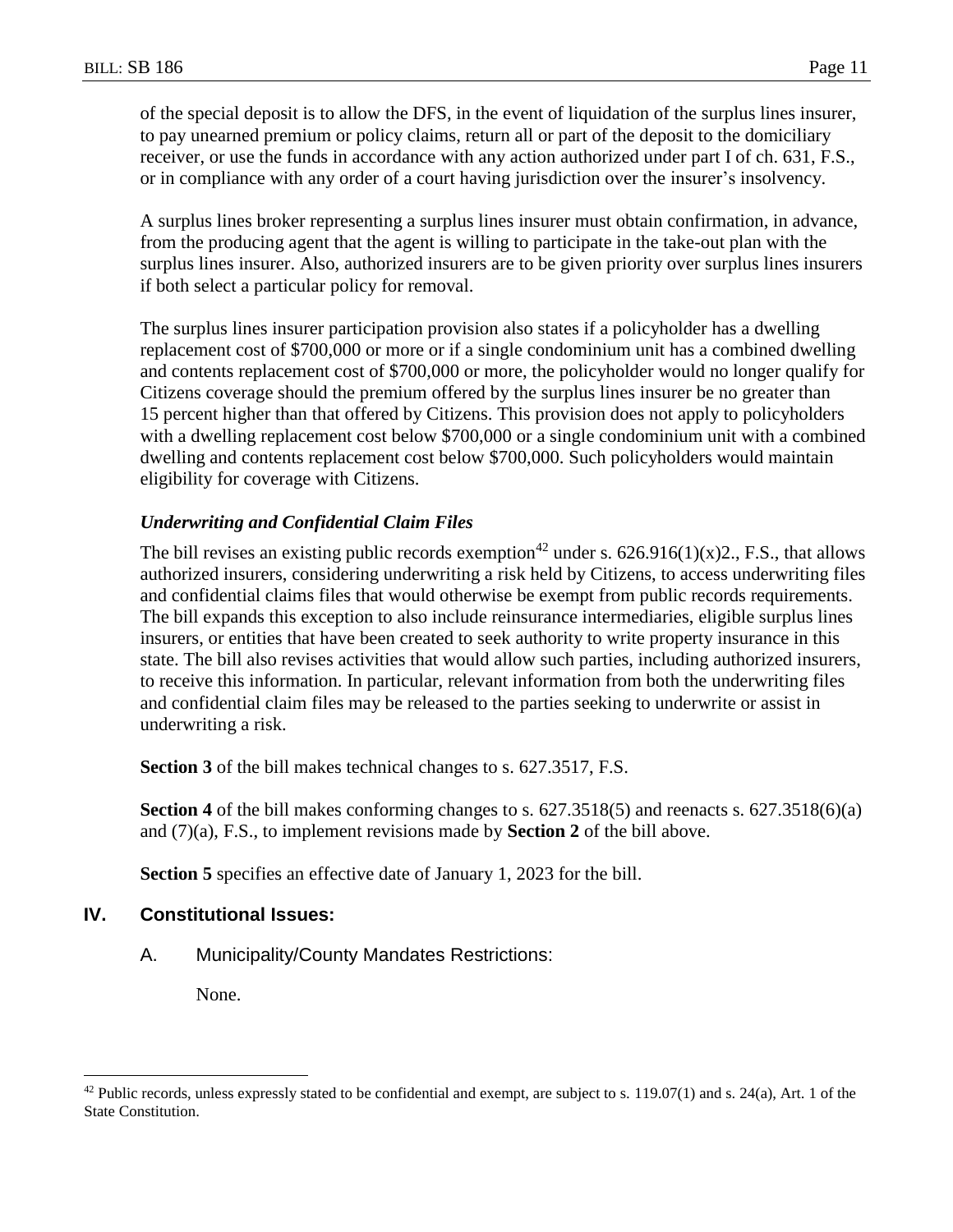B. Public Records/Open Meetings Issues:

None.

C. Trust Funds Restrictions:

None.

D. State Tax or Fee Increases:

None.

E. Other Constitutional Issues:

None.

### **V. Fiscal Impact Statement:**

A. Tax/Fee Issues:

None.

B. Private Sector Impact:

The bill revises the surcharge limits that Citizens Property Insurance Corporation (Citizens) may charge its policyholders when a Citizens' account shortfall is projected, which may, depending on the necessity of assessing such surcharges, lead to additional insurance costs for Citizens' policyholders. However, the collection of additional funds through the policyholder surcharge may, in some circumstances, result in less funds being necessary to collect through regular assessments or emergency assessments.

The bill provides Citizens' residential policyholders insuring properties that are not their primary residence become ineligible for Citizens' personal lines residential coverage upon receiving an offer from an authorized insurer for comparable coverage that is not 20 percent greater than the actuarially sound Citizens' premium would be on the property. This will result in ineligibility for some Citizens' policyholders as competitive market rates may be at a much higher rate than the customer currently pays under Citizens. For example, if a Citizens' premium subject to the glide path is \$2,000 but the actuarially sound premium for that property is \$2,500, the policyholder would be ineligible for Citizens coverage upon receiving an offer of coverage that is not more than 20 percent higher than the actuarially sound premium. In this example, the offered premium could not exceed \$3,125, which represents a 56.25 percent premium increase.

Provisions of the bill allowing surplus lines insurers to participate in Citizens' depopulation, take-out, and keep-out plans will likely have some impact on the number of policies held by Citizens and may result in additional policies moving from Citizens into the private market. Allowing surplus lines insurers to participate in these plans may have an indeterminate negative impact on the number of such policies taken by authorized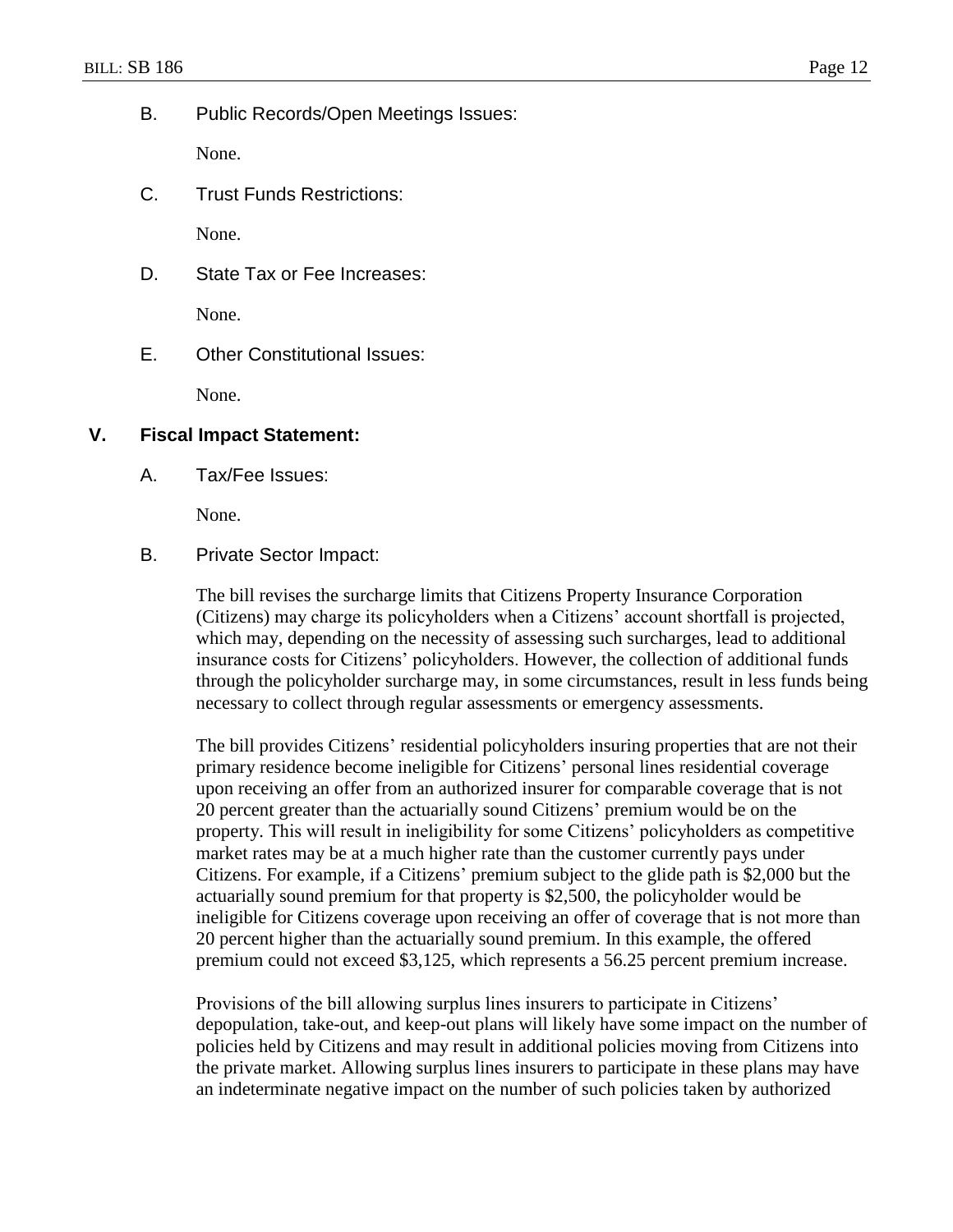insurers due to increased competition. However, policyholders covered by surplus lines insurance would not have the protection afforded by FIGA when an authorized insurer becomes insolvent.

C. Government Sector Impact:

The provisions of the bill relating to allowing surplus lines insurers to participate in Citizens' depopulation, take-out, and keep-out plans requires such insurers, if they take out policies from Citizens, to make specified deposits with the Bureau of Collateral Management and to make regular filings with the Office of Insurance Regulation. This will likely lead to an indeterminate amount of additional regulatory cost for those government entities.

The bill's revisions to Citizens' eligibility criteria should result in further depopulation of policies, which will reduce the amount of risk insured by Citizens and the possibility of assessments.

### **VI. Technical Deficiencies:**

Section 2 revises s.  $627.351(6)(c)5.a., F.S.,$  to state that a residential policyholder insuring their property that is not their primary residence is ineligible to renew a policy with Citizens if such policyholder can obtain comparable coverage from an authorized insurer for less than, or equal to, 20 percent more than the actuarially sound Citizens' renewal premium would be for the risk. Under existing law, a residential policyholder would be ineligible only if an authorized insurer could offer comparable coverage for less than or equal to Citizens' premium. As presently drafted, the bill deletes this provision while adding the new provision regarding non-primary residences.

#### **VII. Related Issues:**

A proposed provision in the bill limits the commissions Citizens may pay to producing agents of record to no more than the average of commissions paid in the preceding year by the 20 insurers writing the greatest market share of property insurance in Florida. If Citizens is unable to obtain information regarding the commissions paid by such insurers, Citizens may be unable to calculate the statutorily required limit of producing agent commissions.

#### **VIII. Statutes Affected:**

This bill substantially amends the following sections of the Florida Statutes: 627.021 and 627.351.

This bill makes technical changes to section 627.3517 of the Florida Statutes.

This bill reenacts and makes conforming changes to section 627.3518 of the Florida Statutes.